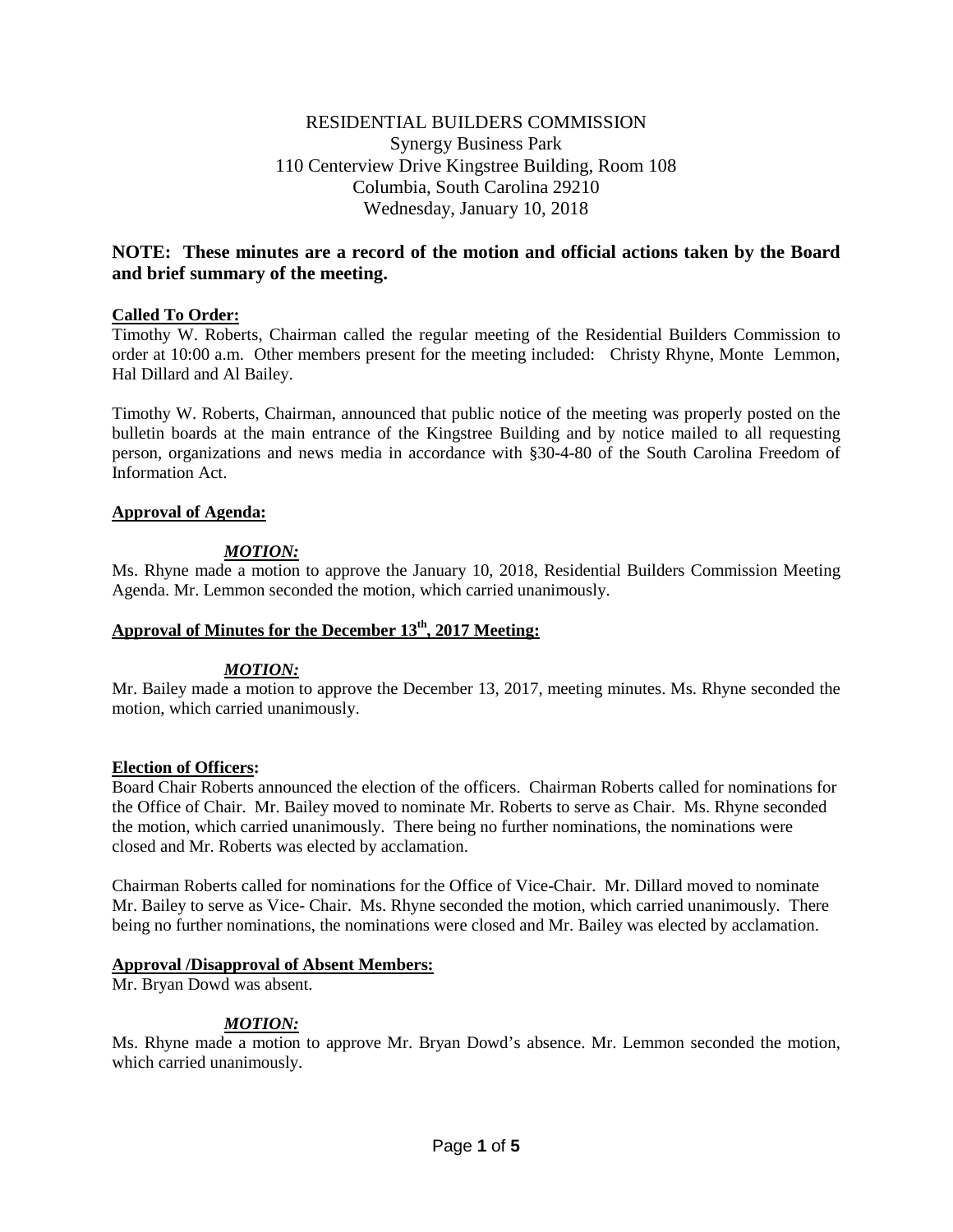# **Chairman's Remarks:**

# *Timothy W. Roberts*

Mr. Roberts reminded everyone that this meeting is being recorded and asked that everyone please speak clearly. Additionally, he advised all applicants and licensees to direct their questions to the Chairman of the Commission.

# **Application Reviews:**

*Brandon Cul*ver

The Commission held an application review regarding Brandon Culver. Mr. Culver appeared before the Commission, waived his right to counsel and presented a witness, Mr. Henry McMaster Jr.

# *MOTION*:

Mr. Bailey made a motion to allow Mr. Culver to sit for the exam. Mr. Dillard seconded the motion, which carried unanimously.

# Quincy Childs

The Commission held an application review regarding Quincy Childs. Mr. Childs appeared before the Commission and waived his right to counsel.

## *MOTION*:

Ms. Rhyne made a motion to allow Mr. Childs to sit for the exam. Mr. Bailey seconded the motion, which carried unanimously.

## *William Franklin*

The Commission held an application review regarding William Franklin. Mr. Franklin appeared before the Commission and waived his right to counsel.

## *MOTION*:

Mr. Bailey made a motion to allow Mr. Franklin to sit for the exam. Ms. Rhyne seconded the motion, which carried unanimously.

## *Robert T Wood*

The Commission held an application review regarding Robert T Wood. Mr. Wood appeared before the Commission and waived his right to counsel.

## *MOTION*:

Mr. Dillard made a motion to allow Mr. Wood to sit for the exam. Mr. Lemmon seconded the motion, which carried unanimously.

## *David Barch*

Mr. David Barch did not appear before the Commission

## *MOTION*:

No motions were made.

## *Gleysi Rauel*

The Commission held an application review regarding Gleysi Rauel. Mr. Rauel appeared before the Commission and waived his right to counsel.

# *MOTION*:

Mr. Bailey made a motion to allow Mr. Rauel to sit for the exam. Ms. Rhyne seconded the motion, which carried unanimously.

## *Victor Tovar*

The Commission held an application review regarding Victor Tovar. Mr. Tovar appeared before the Commission and waived his right to counsel.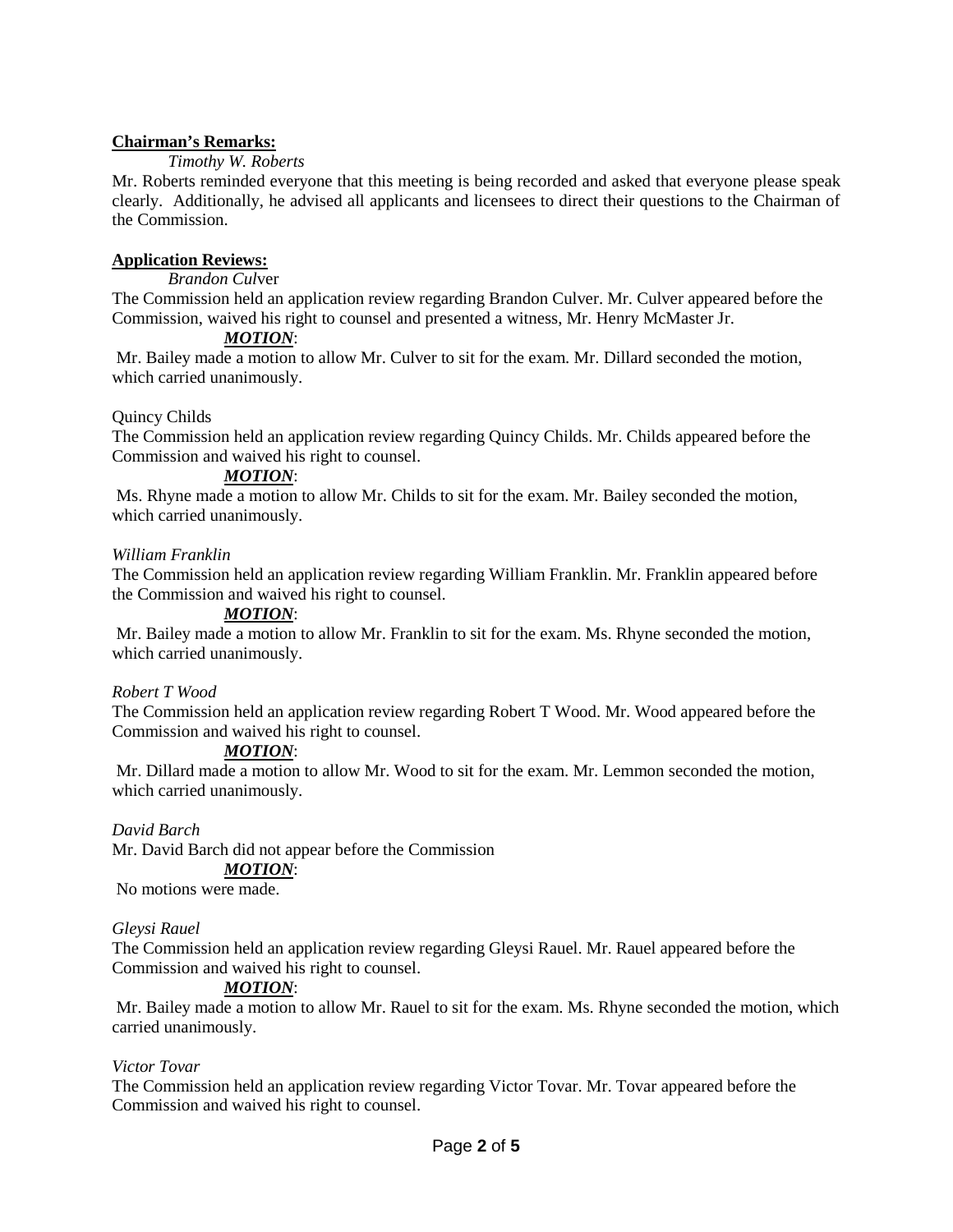#### *MOTION*:

Mr. Bailey made a motion to allow Mr. Tovar to sit for the exam. Ms. Rhyne seconded the motion, which carried unanimously.

#### *Yevgeniy Konikov*

The Commission held an application review regarding Yevgeniy Konikov. Mr. Konikov appeared before the Commission and waived his right to counsel.

#### *MOTION*:

Mr. Bailey made a motion to approve Mr. Konikov's Specialty Registration. Ms. Rhyne seconded the motion, which carried unanimously.

#### *Jason Hansborough*

The Commission held an application review regarding Jason Hansborough. Mr. Hansborough appeared before the Commission and waived his right to counsel.

# *MOTION*:

Mr. Dillard made a motion to approve Mr. Hansborough's Specialty Registration. Mr. Bailey seconded the motion, which carried unanimously.

#### *Daniel Ramage*

The Commission held an application review regarding Daniel Ramage. Mr. Ramage appeared before the Commission and waived his right to counsel.

#### *MOTION*:

Mr. Bailey made a motion to approve Mr. Ramage's application with the condition that at renewal he submit an update of the status of the tax lien. Ms. Rhyne seconded the motion, which carried unanimously.

#### *Cavt Zeigler-Polite*

The Commission held an application review regarding Mr. Cavt Zeiger-Polite. Mr. Zeigler-Polite appeared before the Commission and waived his right to counsel.

#### *MOTION*:

Mr. Bailey made a motion to approved Mr. Ziegler-Polite's specialty registration. Mr. Dillard seconded the motion, which carried unanimously.

#### *Richard Carroll*

*Mr. Carroll did not appear before the Commission.* **MOTION:**

No motions were made.

#### **Final Order Hearings:**

.

*Mr. Lofton Ivey case # 2016-450*

The Board held a Final Order hearing regarding Mr. Lofton Ivey. Mr. Ivey was not present.

#### *MOTION:*

Mr. Dillard made a motion to uphold the Hearing Officer's Recommendation. Ms. Rhyne seconded the motion, which carried unanimously.

#### **Memorandum of Agreement (MOA)**

*Patrick Murphy Case no. 2017-22*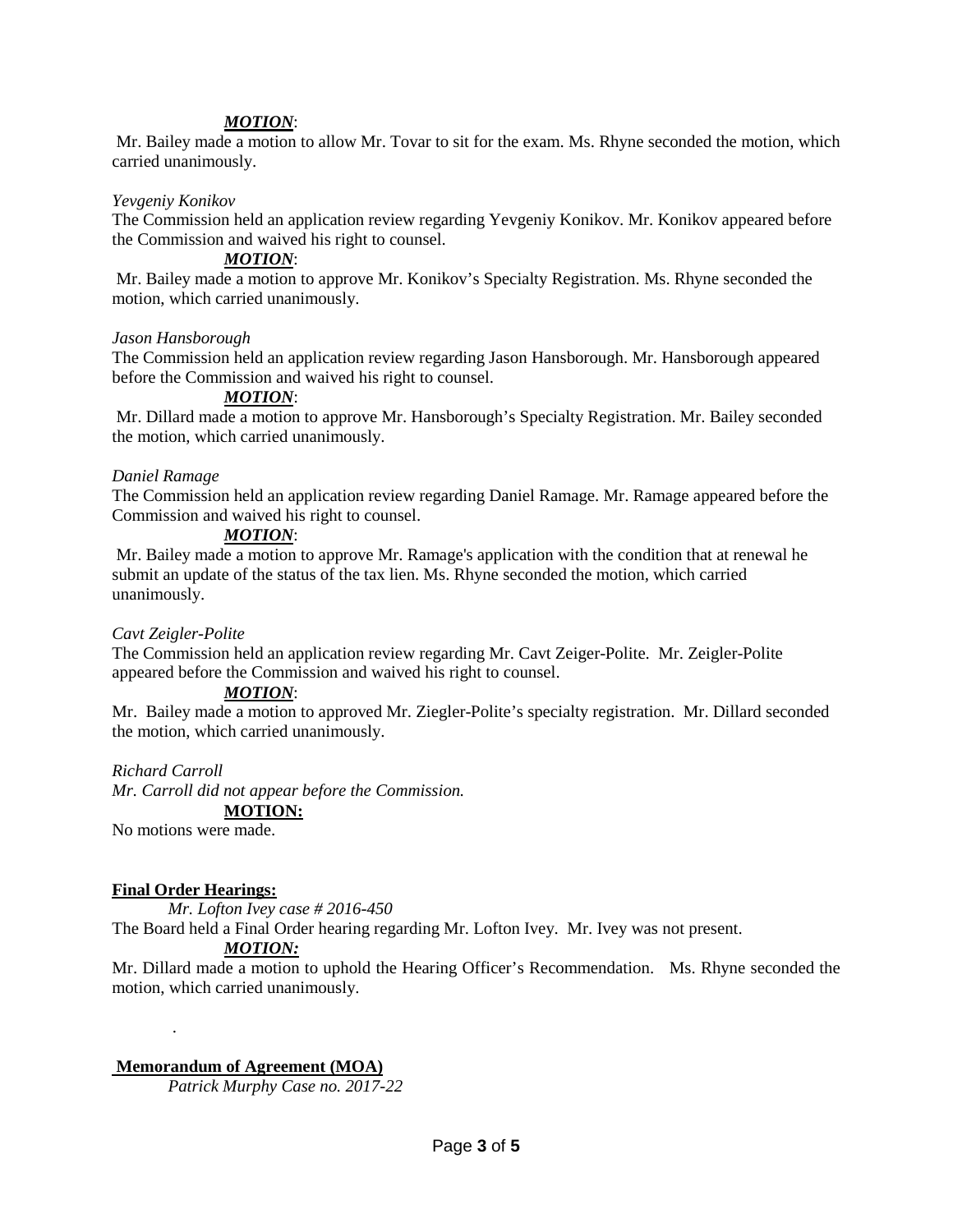Mr. Patrick Murphy appeared before the Commission and waived his right to counsel. Mr. Daniel Gourley, Esq. represented the State. Mr. Murphy answered questions from the Commission. Mr. Gourley requested that the Commission accept the Memorandum of Agreement (MOA).

# *MOTION:*

Mr. Bailey made a motion to accept the MOA and assess a fine of Five Hundred Dollars (\$500.00) for failure to obtain a building permit. The fine must be paid within 60 days of the final order. Ms. Rhyne seconded the motion, which carried unanimously.

# **Approval of NASCLA travel 2018:**

## *MOTION:*

Mr. Bailey made a motion to approve the NASCLA travel for 2018. Ms. Rhyne seconded the motion, which carried unanimously.

## **Administrator's Remarks:**

No remarks made.

## **ODC Report- Mr. Kyle Tennis:**

*Kyle Tennis, ODC Attorney* 

Mr. Kyle Tennis, presented the ODC report. Mr. Kyle Tennis reported the number of disciplinary case load statistics.

| <b>Open cases-99</b>            |                         | <b>Pending Actions-52</b> Pending ALC hearings-0  |
|---------------------------------|-------------------------|---------------------------------------------------|
| <b>Pending ALC order-0</b>      |                         | Citation Appeals- 8 Pending CA/MOAs- 6            |
| <b>Pending Panel Hearing-</b> 7 |                         | <b>Pending New OIE-10 Pending Advice Action-7</b> |
| <b>Pending Scheduling FOH-7</b> | <b>Pending Appeal-1</b> | <b>Closed Cases-</b> 60 $(09/29/17-01/03/18)$     |
|                                 |                         | $164(01/01/17-12/31/17)$                          |

# **OIE Report – Mr. Todd Bond:**

*Todd Bond, Chief Investigator of OIE*

Mr. Todd Bond, presented the OIE report. Mr. Todd Bond reported the number of investigations for the year 2017:

**Complaints Received –** 839 **Active Investigations –** 203

**Closed Cases –** 1 808

The number of investigations totals from January , 2018 of January 10, 2018:<br> **Complaints Received - 12** Active Investigation

**Active Investigations –** 216

# **Closed Cases –** 36

## **New Business**

A. Recommendations of IRC

## *MOTION:*

Mr. Bailey made a motion to approve the Recommendation of the IRC. Mr. Lemmon seconded the motion, which carried unanimously.

# B. Resolution Guidelines

# *MOTION:*

Ms. Rhyne made a motion to approve the IRC Resolution Guidelines. Mr. Lemmon seconded the motion, which carried unanimously